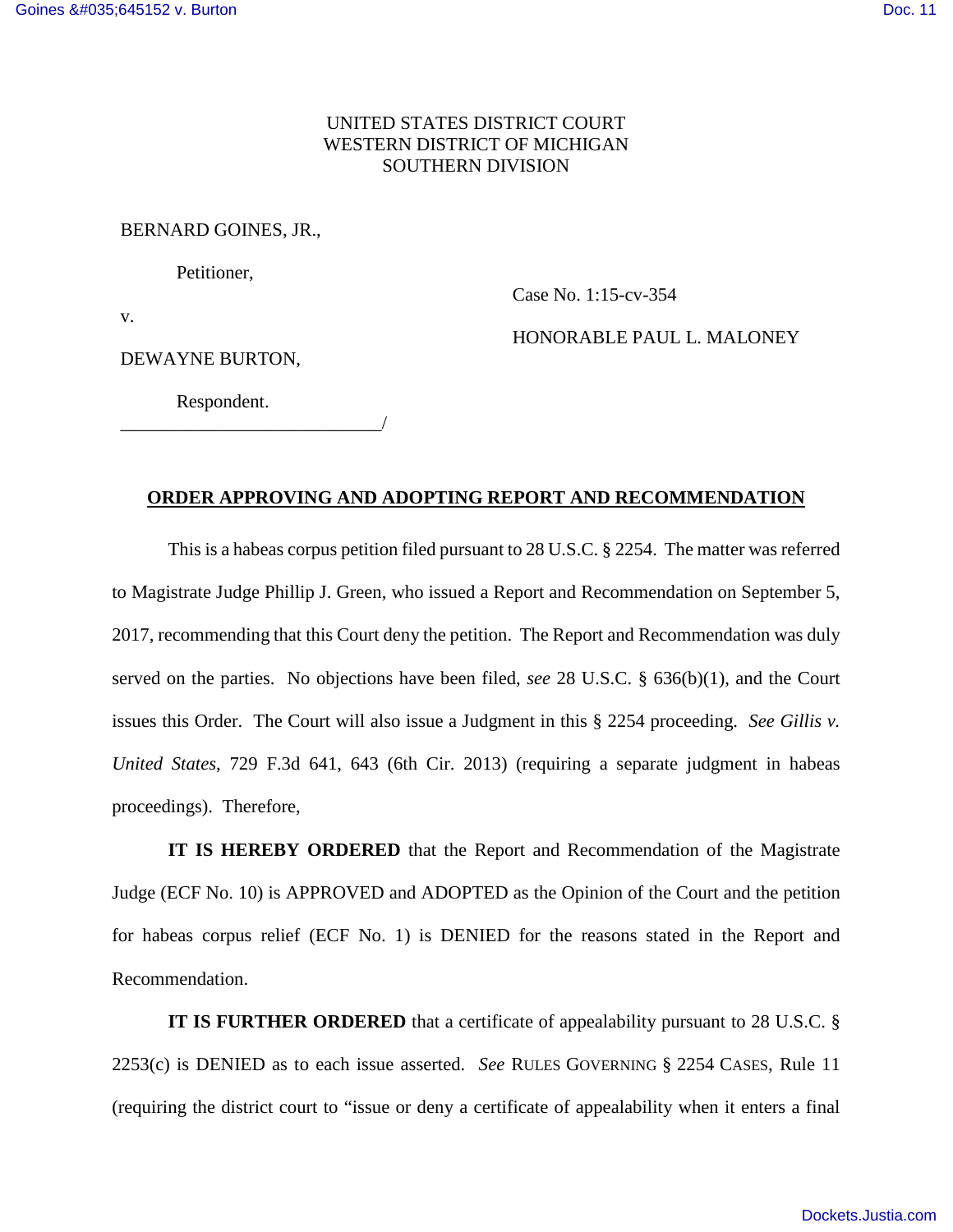order"). Petitioner has not demonstrated that reasonable jurists would find the Court's rulings debatable or wrong. *Slack v. McDaniel*, 529 U.S. 473 (2000); *Murphy v. Ohio*, 263 F.3d 466, 466- 67 (6th Cir. 2001).

Dated: September 29, 2017 /s/ Paul L. Maloney

Paul L. Maloney United States District Judge